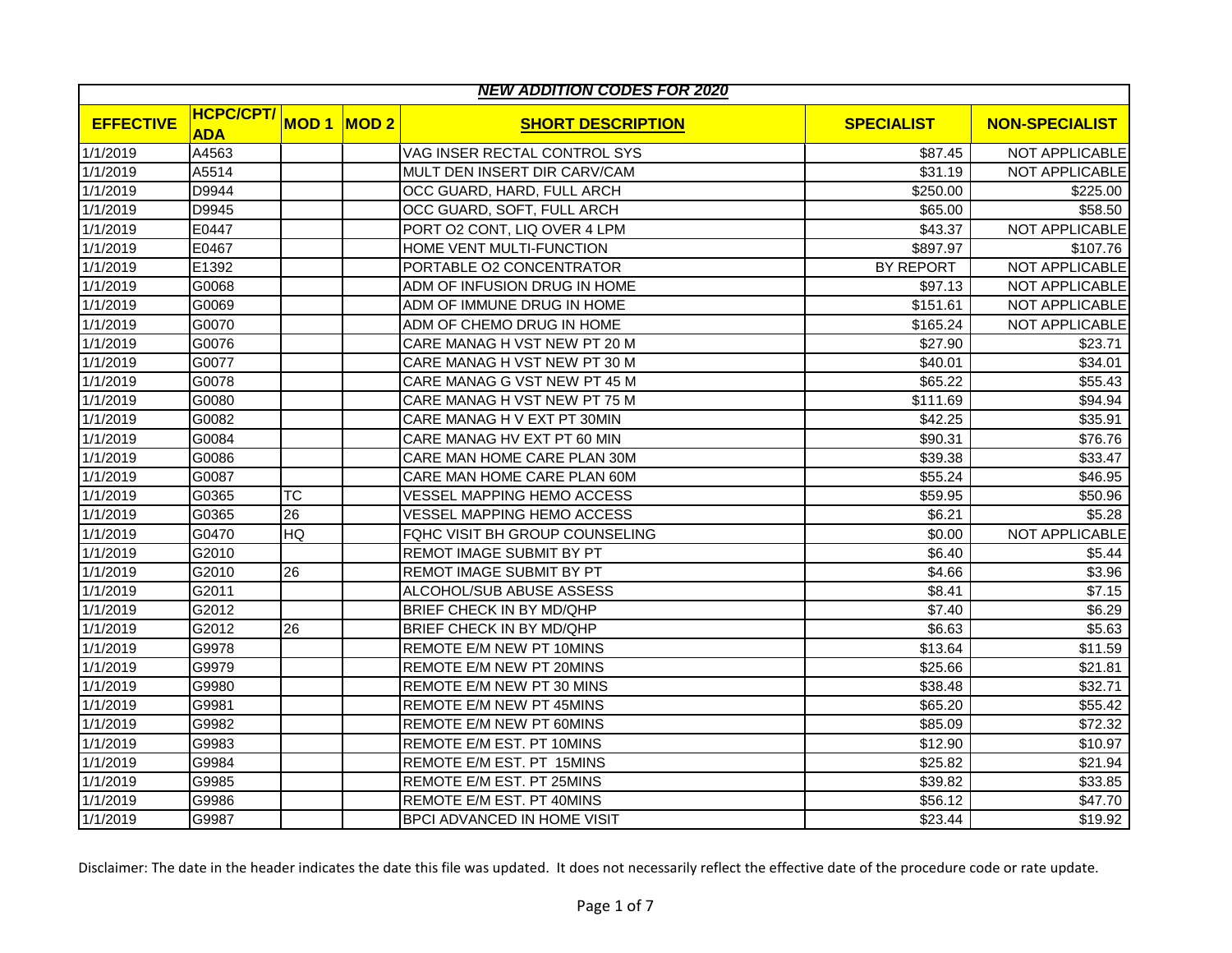| <b>NEW ADDITION CODES FOR 2020</b> |                                |                          |                |                                |                   |                       |  |  |
|------------------------------------|--------------------------------|--------------------------|----------------|--------------------------------|-------------------|-----------------------|--|--|
| <b>EFFECTIVE</b>                   | <b>HCPC/CPT/</b><br><b>ADA</b> | <b>MOD1</b>              | MOD2           | <b>SHORT DESCRIPTION</b>       | <b>SPECIALIST</b> | <b>NON-SPECIALIST</b> |  |  |
| 1/1/2019                           | H0038                          | HF                       |                | PEER RECOVERY SUPPORT SV, 15 M | <b>BY REPORT</b>  | NOT APPLICABLE        |  |  |
| 7/1/2019                           | H0038                          | $\overline{\mathsf{HF}}$ | X <sub>3</sub> | OPIOID OD REC SVCS 8 WEEKS     | \$440.00          | NOT APPLICABLE        |  |  |
| 1/1/2019                           | H2016                          | 22                       |                | COMP COMM SUPP SVC, PER DIEM   | \$171.09          | NOT APPLICABLE        |  |  |
| 1/1/2019                           | J0185                          |                          |                | INJ., APREPITANT, 1 MG         | \$2.50            | NOT APPLICABLE        |  |  |
| 1/1/2019                           | J0517                          |                          |                | INJ., BENRALIZUMAB, 1 MG       | \$159.17          | NOT APPLICABLE        |  |  |
| 1/1/2019                           | J0567                          |                          |                | INJ., CERLIPONASE ALFA 1 MG    | \$89.10           | <b>NOT APPLICABLE</b> |  |  |
| 1/1/2019                           | J0584                          |                          |                | INJECTION, BUROSUMAB-TWZA 1M   | \$336.60          | NOT APPLICABLE        |  |  |
| 1/1/2019                           | J0599                          |                          |                | INJ., HAEGARDA 10 UNITS        | \$9.31            | NOT APPLICABLE        |  |  |
| 1/1/2019                           | J0841                          |                          |                | INJ CROTALIDAE IM F(AB')2 EQ   | \$1,207.80        | <b>NOT APPLICABLE</b> |  |  |
| 1/1/2019                           | J1301                          |                          |                | INJECTION, EDARAVONE, 1 MG     | \$18.26           | NOT APPLICABLE        |  |  |
| 1/1/2019                           | J1454                          |                          |                | INJ FOSNETUPITANT, PALONOSET   | \$504.90          | NOT APPLICABLE        |  |  |
| 1/1/2019                           | J1628                          |                          |                | INJ., GUSELKUMAB, 1 MG         | \$107.51          | NOT APPLICABLE        |  |  |
| 1/1/2019                           | J1746                          |                          |                | INJ., IBALIZUMAB-UIYK, 10 MG   | \$54.91           | NOT APPLICABLE        |  |  |
| 1/1/2019                           | J2062                          |                          |                | LOXAPINE FOR INHALATION 1 MG   | BY REPORT         | NOT APPLICABLE        |  |  |
| 1/1/2019                           | J2797                          |                          |                | INJ., ROLAPITANT, 0.5 MG       | \$1.58            | NOT APPLICABLE        |  |  |
| 1/1/2019                           | J3304                          |                          |                | INJ TRIAMCINOLONE ACE XR 1MG   | \$17.63           | NOT APPLICABLE        |  |  |
| 1/1/2019                           | J3316                          |                          |                | INJ., TRIPTORELIN XR 3.75 MG   | \$805.11          | NOT APPLICABLE        |  |  |
| 1/1/2019                           | J3397                          |                          |                | INJ., VESTRONIDASE ALFA-VJBK   | \$209.39          | NOT APPLICABLE        |  |  |
| 1/1/2019                           | J3591                          |                          |                | ESRD ON DIALYSI DRUG/BIO NOC   | BY REPORT         | NOT APPLICABLE        |  |  |
| 1/1/2019                           | J7170                          |                          |                | INJ., EMICIZUMAB-KXWH 0.5 MG   | \$49.11           | NOT APPLICABLE        |  |  |
| 1/1/2019                           | J7177                          |                          |                | INJ., FIBRYGA, 1 MG            | \$1.09            | NOT APPLICABLE        |  |  |
| 1/1/2019                           | J7203                          |                          |                | FACTOR IX RECOMB GLY REBINYN   | \$4.08            | NOT APPLICABLE        |  |  |
| 1/1/2019                           | J7318                          |                          |                | INJ, DUROLANE 1 MG             | \$16.09           | NOT APPLICABLE        |  |  |
| 1/1/2019                           | J7329                          |                          |                | INJ, TRIVISC 1 MG              | \$6.72            | NOT APPLICABLE        |  |  |
| 1/1/2019                           | J9044                          |                          |                | INJ, BORTEZOMIB, NOS, 0.1 MG   | \$45.34           | <b>NOT APPLICABLE</b> |  |  |
| 1/1/2019                           | J9057                          |                          |                | INJ., COPANLISIB, 1 MG         | \$75.45           | <b>NOT APPLICABLE</b> |  |  |
| 1/1/2019                           | J9153                          |                          |                | INJ DAUNORUBICIN, CYTARABINE   | \$179.60          | NOT APPLICABLE        |  |  |
| 1/1/2019                           | J9173                          |                          |                | INJ., DURVALUMAB, 10 MG        | \$70.44           | NOT APPLICABLE        |  |  |
| 1/1/2019                           | J9229                          |                          |                | INJ INOTUZUMAB OZOGAM 0.1 MG   | \$2,118.71        | NOT APPLICABLE        |  |  |
| 1/1/2019                           | J9311                          |                          |                | INJ RITUXIMAB, HYALURONIDASE   | \$0.40            | NOT APPLICABLE        |  |  |
| 1/1/2019                           | J9312                          |                          |                | INJ., RITUXIMAB, 10 MG         | \$93.01           | NOT APPLICABLE        |  |  |
| 1/1/2019                           | ∟8608                          |                          |                | ARG II EXT COM/SUP/ACC MISC    | BY REPORT         | NOT APPLICABLE        |  |  |
| 1/1/2019                           | L8698                          |                          |                | MISC USED WITH TOT ART HEART   | BY REPORT         | NOT APPLICABLE        |  |  |
| 1/1/2019                           | L8701                          |                          |                | POW UE ROM DEV EWH UPRT CUST   | <b>BY REPORT</b>  | NOT APPLICABLE        |  |  |
| 1/1/2019                           | L8702                          |                          |                | POW UE ROM DEV EWHF UPRT CUS   | BY REPORT         | NOT APPLICABLE        |  |  |
| 1/1/2019                           | Q4186                          |                          |                | EPIFIX 1 SQ CM                 | BY REPORT         | NOT APPLICABLE        |  |  |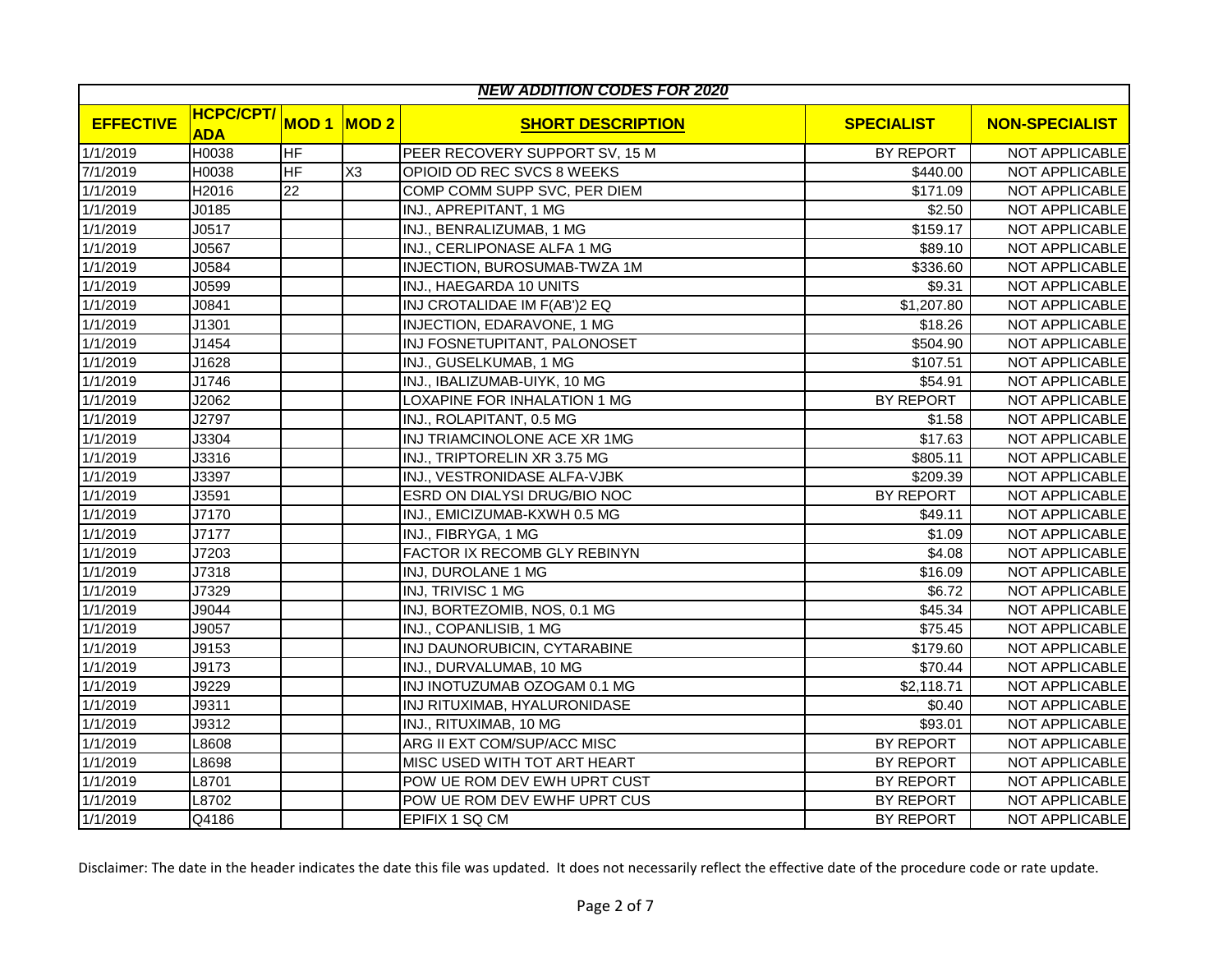|                  | <b>NEW ADDITION CODES FOR 2020</b> |             |      |                                  |                       |                       |  |  |  |
|------------------|------------------------------------|-------------|------|----------------------------------|-----------------------|-----------------------|--|--|--|
| <b>EFFECTIVE</b> | <b>HCPC/CPT/</b><br><b>ADA</b>     | <b>MOD1</b> | MOD2 | <b>SHORT DESCRIPTION</b>         | <b>SPECIALIST</b>     | <b>NON-SPECIALIST</b> |  |  |  |
| 1/1/2019         | Q5105                              |             |      | INJ RETACRIT ESRD ON DIALYSI     | \$1.09                | NOT APPLICABLE        |  |  |  |
| 1/1/2019         | Q5108                              |             |      | <b>INJECTION, FULPHILA</b>       | \$574.06              | NOT APPLICABLE        |  |  |  |
| 1/1/2019         | Q5109                              |             |      | INJECTION, IXIFI, 10 MG          | BY REPORT             | NOT APPLICABLE        |  |  |  |
| 1/1/2019         | Q5110                              |             |      | <b>NIVESTYM</b>                  | \$1.45                | NOT APPLICABLE        |  |  |  |
| 1/1/2019         | Q5111                              |             |      | <b>INJECTION, UDENYCA 0.5 MG</b> | <b>BY REPORT</b>      | NOT APPLICABLE        |  |  |  |
| 1/1/2019         | Q9991                              |             |      | BUPRENORPH XR 100 MG OR LESS     | \$3,128.40            | <b>NOT APPLICABLE</b> |  |  |  |
| 1/1/2019         | Q9992                              |             |      | BUPRENORPHINE XR OVER 100 MG     | \$1,042.80            | <b>NOT APPLICABLE</b> |  |  |  |
| 1/1/2019         | S5125                              | <b>SE</b>   | XU   | PPP-PCA-GROUP DIR SICK LEAVE     | <b>COST TO CHARGE</b> | <b>NOT APPLICABLE</b> |  |  |  |
| 1/1/2019         | T1018                              | <b>TR</b>   |      | SCHOOL-BASED IEP SER BUNDLED     | \$92.97               | NOT APPLICABLE        |  |  |  |
| 1/1/2019         | T1019                              | <b>SE</b>   | XU   | PPP-PCA-GROUP DIR SICK LEAVE     | <b>COST TO CHARGE</b> | NOT APPLICABLE        |  |  |  |
| 1/1/2019         | T2023                              | <b>TL</b>   |      | TARGETED CASE MGMT PER MONTH     | \$383.38              | NOT APPLICABLE        |  |  |  |
| 1/1/2019         | T2023                              | <b>TL</b>   | 22   | TARGETED CASE MGMT PER MONTH     | \$579.31              | <b>NOT APPLICABLE</b> |  |  |  |
| 1/1/2019         | 10004                              |             |      | FNA BX W/O IMG GDN EA ADDL       | \$26.94               | \$22.90               |  |  |  |
| 1/1/2019         | 10005                              |             |      | FNA BX W/US GDN 1ST LES          | \$66.07               | \$56.16               |  |  |  |
| 1/1/2019         | 10006                              |             |      | FNA BX W/US GDN EA ADDL          | \$30.86               | \$26.23               |  |  |  |
| 1/1/2019         | 10007                              |             |      | FNA BX W/FLUOR GDN 1ST LES       | \$151.86              | \$129.08              |  |  |  |
| 1/1/2019         | 10008                              |             |      | FNA BX W/FLUOR GDN EA ADDL       | \$85.28               | \$72.49               |  |  |  |
| 1/1/2019         | 10009                              |             |      | FNA BX W/CT GDN 1ST LES          | \$250.00              | \$212.50              |  |  |  |
| 1/1/2019         | 10010                              |             |      | FNA BX W/CT GDN EA ADDL          | \$150.11              | \$127.59              |  |  |  |
| 1/1/2019         | 10011                              |             |      | FNA BX W/MR GDN 1ST LES          | BY REPORT             | NOT APPLICABLE        |  |  |  |
| 1/1/2019         | 10012                              |             |      | FNA BX W/MR GDN EA ADDL          | BY REPORT             | <b>NOT APPLICABLE</b> |  |  |  |
| 1/1/2019         | 11102                              |             |      | TANGNTL BX SKIN SINGLE LES       | \$52.43               | NOT APPLICABLE        |  |  |  |
| 1/1/2019         | 11103                              |             |      | TANGNTL BX SKIN EA SEP/ADDL      | \$0.00                | NOT APPLICABLE        |  |  |  |
| 1/1/2019         | 11104                              |             |      | PUNCH BX SKIN SINGLE LESION      | \$69.92               | \$56.03               |  |  |  |
| 1/1/2019         | 11105                              |             |      | PUNCH BX SKIN EA SEP/ADDL        | \$0.00                | NOT APPLICABLE        |  |  |  |
| 1/1/2019         | 11106                              |             |      | <b>INCAL BX SKN SINGLE LES</b>   | \$0.00                | NOT APPLICABLE        |  |  |  |
| 1/1/2019         | 11107                              |             |      | <b>INCAL BX SKN EA SEP/ADDL</b>  | \$38.08               | \$32.37               |  |  |  |
| 1/1/2019         | 20932                              |             |      | OSTEOART ALGRFT W/SURF & B1      | \$366.33              | \$311.38              |  |  |  |
| 1/1/2019         | 20933                              |             |      | HEMICRT INTRCLRY ALGRFT PRTL     | \$336.03              | \$285.62              |  |  |  |
| 1/1/2019         | 20934                              |             |      | INTERCALARY ALGRFT COMPL         | \$366.15              | \$311.23              |  |  |  |
| 1/1/2019         | 20983                              | 26          |      | ABLATE BONE TUMER(S) PERQ.       | \$181.79              | \$154.52              |  |  |  |
| 1/1/2019         | 27369                              |             |      | NJX CNTRST KNE ARTHG/CT/MRI      | \$76.46               | \$64.99               |  |  |  |
| 1/1/2019         | 33274                              |             |      | TCAT INSJ/RPL PERM LDLS PM       | \$254.23              | \$216.09              |  |  |  |
| 1/1/2019         | 33275                              |             |      | TCAT RMVL PERM LDLS PM           | \$269.30              | \$228.90              |  |  |  |
| 1/1/2019         | 33285                              |             |      | INSJ SUBQ CAR RHYTHM MNTR        | \$2,804.34            | \$2,383.69            |  |  |  |
| 1/1/2019         | 33286                              |             |      | RMVL SUBQ CAR RHYTHM MNTR        | \$69.40               | \$58.99               |  |  |  |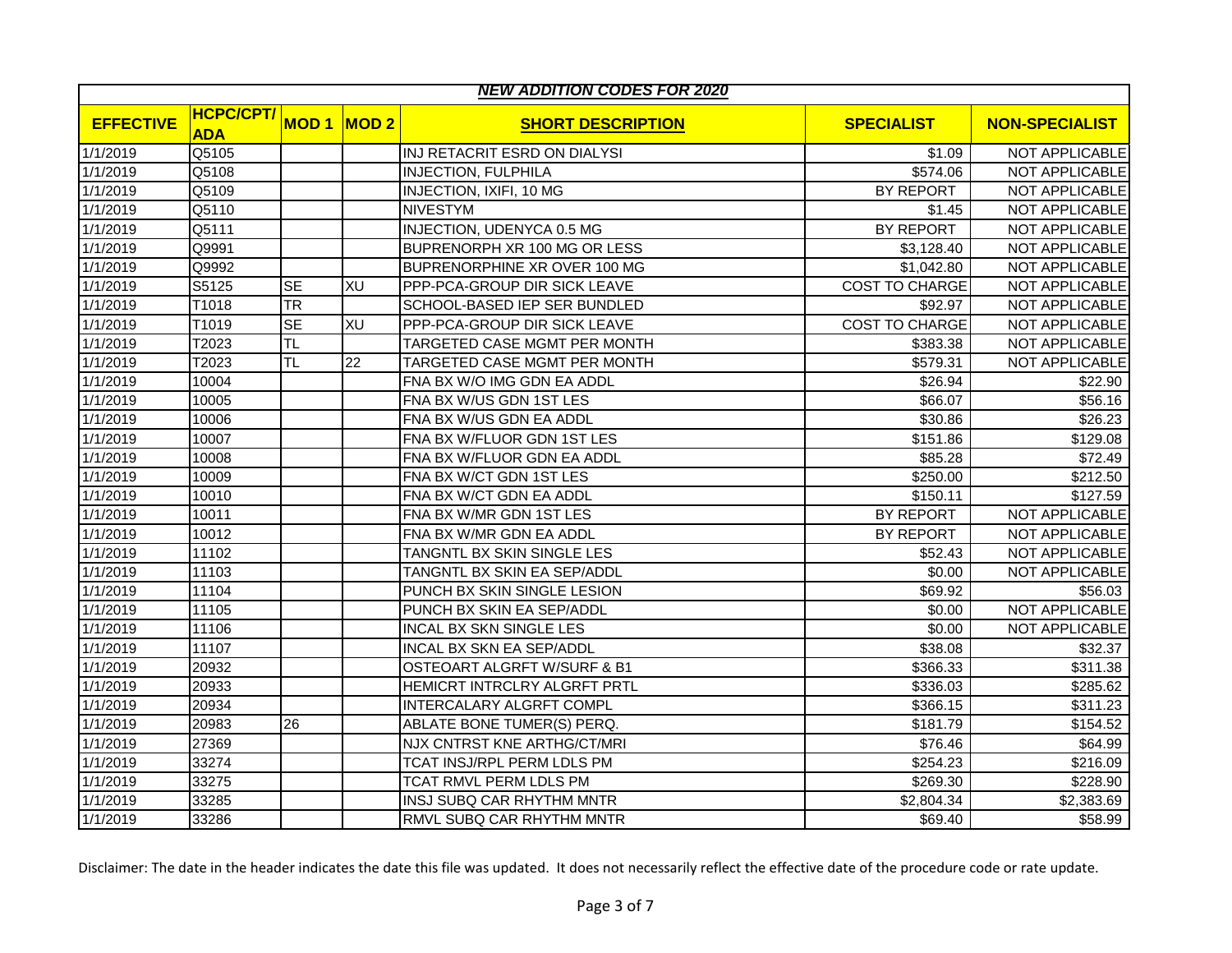| <b>NEW ADDITION CODES FOR 2020</b> |                                |                        |      |                                     |                   |                       |  |  |
|------------------------------------|--------------------------------|------------------------|------|-------------------------------------|-------------------|-----------------------|--|--|
| <b>EFFECTIVE</b>                   | <b>HCPC/CPT/</b><br><b>ADA</b> | <b>MOD1</b>            | MOD2 | <b>SHORT DESCRIPTION</b>            | <b>SPECIALIST</b> | <b>NON-SPECIALIST</b> |  |  |
| 1/1/2019                           | 33289                          |                        |      | <b>TCAT IMPL WRLS P-ART PRS SNR</b> | \$168.60          | \$143.31              |  |  |
| 1/1/2019                           | 33440                          |                        |      | RPLCMT A-VALVE TLCJ AUTOL PV        | \$1,732.84        | \$1,472.91            |  |  |
| 1/1/2019                           | 33866                          |                        |      | <b>AORTIC HEMIARCH GRAFT</b>        | \$527.53          | \$448.40              |  |  |
| 1/1/2019                           | 36572                          |                        |      | INSJ PICC RS&I <5 YR                | \$225.18          | \$191.40              |  |  |
| 1/1/2019                           | 36573                          |                        |      | INSJ PICC RS&I 5 YR+                | \$211.86          | \$180.08              |  |  |
| 1/1/2019                           | 38531                          |                        |      | OPEN BX/EXC INGUINOFEM NODES        | \$226.82          | \$192.79              |  |  |
| 1/1/2019                           | 43762                          |                        |      | RPLC GTUBE NO REVJ TRC              | \$119.69          | \$101.73              |  |  |
| 1/1/2019                           | 43763                          |                        |      | RPLC GTUBE REVJ GSTRST TRC          | \$177.11          | \$150.54              |  |  |
| 1/1/2019                           | 50436                          |                        |      | DILAT XST TRC NDURLGC PX            | \$78.44           | \$66.67               |  |  |
| 1/1/2019                           | 50437                          |                        |      | <b>DILAT XST TRC NEW ACCESS RCS</b> | \$130.50          | \$110.93              |  |  |
| 1/1/2019                           | 53854                          |                        |      | TRURL DSTRJ PRST8 TISS RF WV        | \$988.39          | \$840.13              |  |  |
| 1/1/2019                           | 76391                          |                        |      | MAGNETIC RESONANCE (EG, VIBRAT      | <b>NA</b>         | \$125.95              |  |  |
| 1/1/2019                           | 76391                          | ТC                     |      | MAGNETIC RESONANCE (EG, VIBRAT      | <b>NA</b>         | \$97.63               |  |  |
| 1/1/2019                           | 76391                          | 26                     |      | MAGNETIC RESONANCE (EG, VIBRAT      | <b>NA</b>         | \$28.32               |  |  |
| 1/1/2019                           | 76978                          |                        |      | ULTRASOUND USING TARGETED MICR      | <b>NA</b>         | \$173.39              |  |  |
| 1/1/2019                           | 76978                          | $\overline{\text{TC}}$ |      | ULTRASOUND USING TARGETED MICR      | <b>NA</b>         | \$132.23              |  |  |
| 1/1/2019                           | 76978                          | 26                     |      | ULTRASOUND USING TARGETED MICR      | <b>NA</b>         | \$41.16               |  |  |
| 1/1/2019                           | 76979                          |                        |      | ULTRASOUND USING TARGETED MICR      | <b>NA</b>         | \$118.17              |  |  |
| 1/1/2019                           | 76979                          | ТC                     |      | ULTRASOUND USING TARGETED MICR      | <b>NA</b>         | \$96.51               |  |  |
| 1/1/2019                           | 76979                          | 26                     |      | ULTRASOUND USING TARGETED MICR      | <b>NA</b>         | \$21.66               |  |  |
| 1/1/2019                           | 76981                          |                        |      | ELASTOGRAPHY ULTRASOUND OF ORG      | <b>NA</b>         | \$57.29               |  |  |
| 1/1/2019                           | 76981                          | ТC                     |      | ELASTOGRAPHY ULTRASOUND OF ORG      | <b>NA</b>         | \$42.07               |  |  |
| 1/1/2019                           | 76981                          | 26                     |      | ELASTOGRAPHY ULTRASOUND OF ORG      | <b>NA</b>         | \$15.22               |  |  |
| 1/1/2019                           | 76982                          |                        |      | ELASTOGRAPHY ULTRASOUND OF FIR      | <b>NA</b>         | \$51.14               |  |  |
| 1/1/2019                           | 76982                          | ТC                     |      | ELASTOGRAPHY ULTRASOUND OF FIR      | <b>NA</b>         | \$35.92               |  |  |
| 1/1/2019                           | 76982                          | 26                     |      | ELASTOGRAPHY ULTRASOUND OF FIR      | <b>NA</b>         | \$15.22               |  |  |
| 1/1/2019                           | 76983                          |                        |      | ELASTOGRAPHY ULTRASOUND OF ADD      | <b>NA</b>         | \$31.16               |  |  |
| 1/1/2019                           | 76983                          | ТC                     |      | ELASTOGRAPHY ULTRASOUND OF ADD      | <b>NA</b>         | \$18.26               |  |  |
| 1/1/2019                           | 76983                          | 26                     |      | ELASTOGRAPHY ULTRASOUND OF ADD      | <b>NA</b>         | \$12.90               |  |  |
| 1/1/2019                           | 77046                          |                        |      | MRI OF ONE BREAST                   | <b>NA</b>         | \$132.21              |  |  |
| 1/1/2019                           | 77046                          | ТC                     |      | MRI OF ONE BREAST                   | <b>NA</b>         | \$95.31               |  |  |
| 1/1/2019                           | 77046                          | 26                     |      | <b>MRI OF ONE BREAST</b>            | <b>NA</b>         | \$36.90               |  |  |
| 1/1/2019                           | 77047                          |                        |      | MRI OF BOTH BREASTS                 | <b>NA</b>         | \$135.58              |  |  |
| 1/1/2019                           | 77047                          | ТC                     |      | <b>MRI OF BOTH BREASTS</b>          | <b>NA</b>         | \$94.74               |  |  |
| 1/1/2019                           | 77047                          | 26                     |      | MRI OF BOTH BREASTS                 | <b>NA</b>         | \$40.84               |  |  |
| 1/1/2019                           | 77048                          |                        |      | MRI OF ONE BREAST WITH AND WIT      | <b>NA</b>         | \$210.35              |  |  |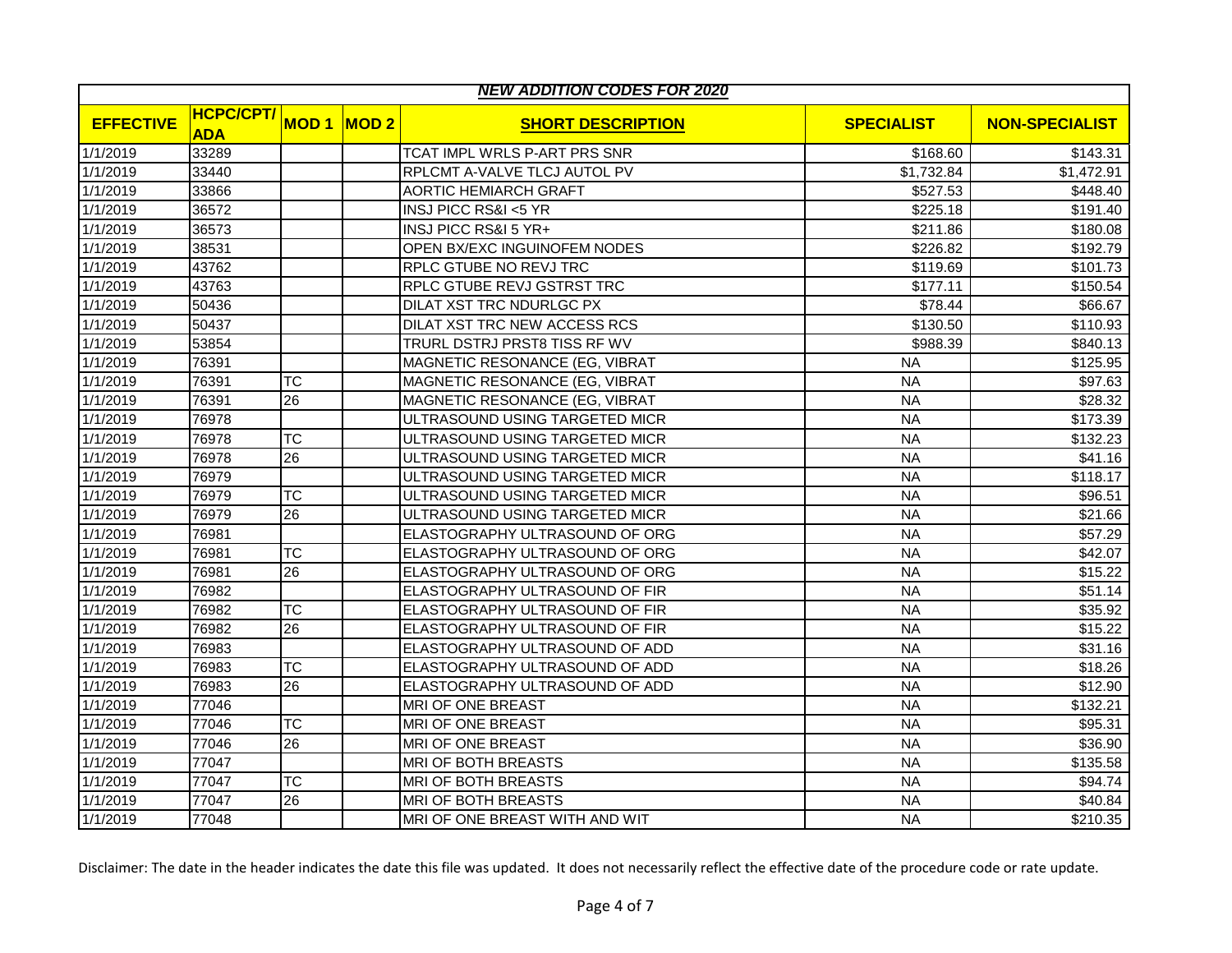| <b>NEW ADDITION CODES FOR 2020</b> |                                |                 |             |                                 |                   |                       |  |  |
|------------------------------------|--------------------------------|-----------------|-------------|---------------------------------|-------------------|-----------------------|--|--|
| <b>EFFECTIVE</b>                   | <b>HCPC/CPT/</b><br><b>ADA</b> | <b>MOD1</b>     | <b>MOD2</b> | <b>SHORT DESCRIPTION</b>        | <b>SPECIALIST</b> | <b>NON-SPECIALIST</b> |  |  |
| 1/1/2019                           | 77048                          | <b>TC</b>       |             | MRI OF ONE BREAST WITH AND WIT  | NA                | \$157.00              |  |  |
| 1/1/2019                           | 77048                          | 26              |             | MRI OF ONE BREAST WITH AND WIT  | <b>NA</b>         | \$53.35               |  |  |
| 1/1/2019                           | 77049                          |                 |             | MRI OF BOTH BREASTS WITH AND W  | <b>NA</b>         | \$214.59              |  |  |
| 1/1/2019                           | 77049                          | <b>TC</b>       |             | MRI OF BOTH BREASTS WITH AND W  | <b>NA</b>         | \$156.22              |  |  |
| 1/1/2019                           | 77049                          | $\overline{26}$ |             | MRI OF BOTH BREASTS WITH AND W  | N <sub>A</sub>    | \$58.37               |  |  |
| 1/1/2019                           | 81163                          |                 |             | BRCA1&2 GENE FULL SEQ ALYS      | \$374.40          | NOT APPLICABLE        |  |  |
| 1/1/2019                           | 81164                          |                 |             | BRCA1&2 GEN FUL DUP/DEL ALYS    | \$467.38          | NOT APPLICABLE        |  |  |
| 1/1/2019                           | 81165                          |                 |             | BRCA1 GENE FULL SEQ ALYS        | \$226.30          | NOT APPLICABLE        |  |  |
| 1/1/2019                           | 81166                          |                 |             | BRCA1 GENE FULL DUP/DEL ALYS    | \$241.08          | <b>NOT APPLICABLE</b> |  |  |
| 1/1/2019                           | 81167                          |                 |             | BRCA2 GENE FULL DUP/DEL ALYS    | \$226.30          | <b>NOT APPLICABLE</b> |  |  |
| 1/1/2019                           | 81171                          |                 |             | AFF2 GENE DETC ABNOR ALLELES    | \$109.60          | NOT APPLICABLE        |  |  |
| 1/1/2019                           | 81172                          |                 |             | AFF2 GENE CHARAC ALLELES        | \$219.86          | NOT APPLICABLE        |  |  |
| 1/1/2019                           | 81173                          |                 |             | AR GENE FULL GENE SEQUENCE      | \$241.08          | NOT APPLICABLE        |  |  |
| 1/1/2019                           | 81174                          |                 |             | AR GENE KNOWN FAMIL VARIANT     | \$148.16          | NOT APPLICABLE        |  |  |
| 1/1/2019                           | 81177                          |                 |             | ATN1 GENE DETC ABNOR ALLELES    | \$109.60          | NOT APPLICABLE        |  |  |
| 1/1/2019                           | 81178                          |                 |             | ATXN1 GENE DETC ABNOR ALLELE    | \$109.60          | NOT APPLICABLE        |  |  |
| 1/1/2019                           | 81179                          |                 |             | ATXN2 GENE DETC ABNOR ALLELE    | \$109.60          | NOT APPLICABLE        |  |  |
| 1/1/2019                           | 81180                          |                 |             | ATXN3 GENE DETC ABNOR ALLELE    | \$109.60          | NOT APPLICABLE        |  |  |
| 1/1/2019                           | 81181                          |                 |             | ATXN7 GENE DETC ABNOR ALLELE    | \$109.60          | NOT APPLICABLE        |  |  |
| 1/1/2019                           | 81182                          |                 |             | ATXN8OS GEN DETC ABNOR ALLEL    | \$109.60          | NOT APPLICABLE        |  |  |
| 1/1/2019                           | 81183                          |                 |             | ATXN10 GENE DETC ABNOR ALLEL    | \$109.60          | NOT APPLICABLE        |  |  |
| 1/1/2019                           | 81184                          |                 |             | CACNA1A GEN DETC ABNOR ALLEL    | \$109.60          | NOT APPLICABLE        |  |  |
| 1/1/2019                           | 81185                          |                 |             | CACNA1A GENE FULL GENE SEQ      | \$677.02          | NOT APPLICABLE        |  |  |
| 1/1/2019                           | 81186                          |                 |             | CACNA1A GEN KNOWN FAMIL VRNT    | \$148.16          | NOT APPLICABLE        |  |  |
| 1/1/2019                           | 81187                          |                 |             | CNBP GENE DETC ABNOR ALLELE     | \$109.60          | <b>NOT APPLICABLE</b> |  |  |
| 1/1/2019                           | 81188                          |                 |             | CSTB GENE DETC ABNOR ALLELE     | \$109.60          | <b>NOT APPLICABLE</b> |  |  |
| 1/1/2019                           | 81189                          |                 |             | CSTB GENE FULL GENE SEQUENCE    | \$219.86          | NOT APPLICABLE        |  |  |
| 1/1/2019                           | 81190                          |                 |             | CSTB GENE KNOWN FAMIL VRNT      | \$148.16          | NOT APPLICABLE        |  |  |
| 1/1/2019                           | 81204                          |                 |             | AR GENE CHARAC ALLELES          | \$109.60          | <b>NOT APPLICABLE</b> |  |  |
| 1/1/2019                           | 81233                          |                 |             | <b>BTK GENE COMMON VARIANTS</b> | \$140.32          | <b>NOT APPLICABLE</b> |  |  |
| 1/1/2019                           | 81234                          |                 |             | DMPK GENE DETC ABNOR ALLELE     | \$109.60          | NOT APPLICABLE        |  |  |
| 1/1/2019                           | 81236                          |                 |             | EZH2 GENE FULL GENE SEQUENCE    | \$226.30          | NOT APPLICABLE        |  |  |
| 1/1/2019                           | 81237                          |                 |             | EZH2 GENE COMMON VARIANTS       | \$140.32          | NOT APPLICABLE        |  |  |
| 1/1/2019                           | 81239                          |                 |             | DMPK GENE CHARAC ALLELES        | \$219.86          | NOT APPLICABLE        |  |  |
| 1/1/2019                           | 81271                          |                 |             | HTT GENE DETC ABNOR ALLELES     | \$109.60          | NOT APPLICABLE        |  |  |
| 1/1/2019                           | 81274                          |                 |             | HTT GENE CHARAC ALLELES         | \$219.86          | NOT APPLICABLE        |  |  |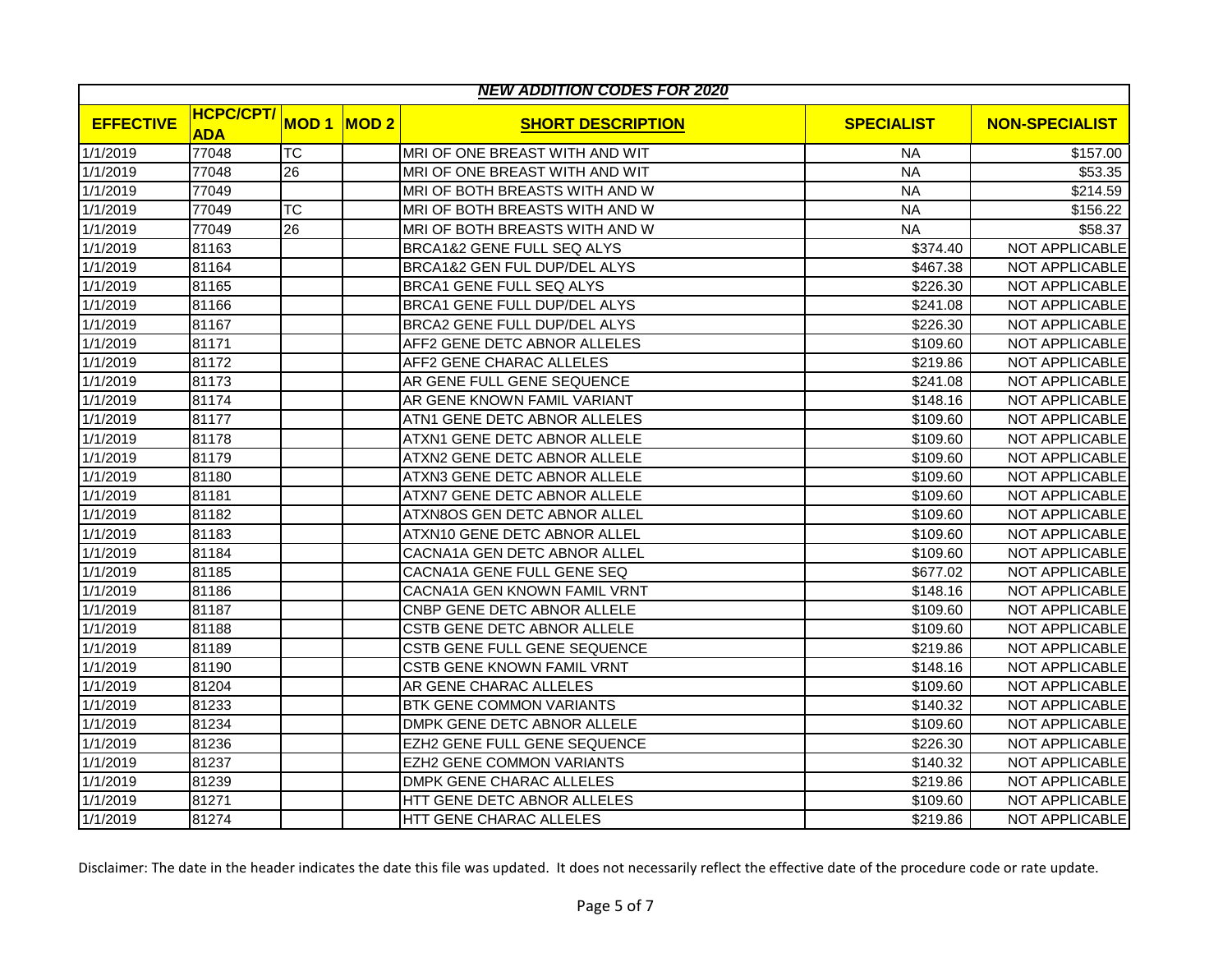| <b>NEW ADDITION CODES FOR 2020</b> |                                |                 |      |                                 |                   |                       |  |  |
|------------------------------------|--------------------------------|-----------------|------|---------------------------------|-------------------|-----------------------|--|--|
| <b>EFFECTIVE</b>                   | <b>HCPC/CPT/</b><br><b>ADA</b> | <b>MOD1</b>     | MOD2 | <b>SHORT DESCRIPTION</b>        | <b>SPECIALIST</b> | <b>NON-SPECIALIST</b> |  |  |
| 1/1/2019                           | 81284                          |                 |      | FXN GENE DETC ABNOR ALLELES     | \$109.60          | NOT APPLICABLE        |  |  |
| 1/1/2019                           | 81285                          |                 |      | FXN GENE CHARAC ALLELES         | \$219.86          | NOT APPLICABLE        |  |  |
| 1/1/2019                           | 81286                          |                 |      | FXN GENE FULL GENE SEQUENCE     | \$219.86          | NOT APPLICABLE        |  |  |
| 1/1/2019                           | 81289                          |                 |      | FXN GENE KNOWN FAMIL VARIANT    | \$148.16          | NOT APPLICABLE        |  |  |
| 1/1/2019                           | 81305                          |                 |      | MYD88 GENE P.LEU265PRO VRNT     | \$140.32          | NOT APPLICABLE        |  |  |
| 1/1/2019                           | 81306                          |                 |      | NUDT15 GENE COMMON VARIANTS     | \$233.09          | <b>NOT APPLICABLE</b> |  |  |
| 1/1/2019                           | 81312                          |                 |      | PABPN1 GENE DETC ABNOR ALLEL    | \$109.60          | <b>NOT APPLICABLE</b> |  |  |
| 1/1/2019                           | 81320                          |                 |      | PLCG2 GENE COMMON VARIANTS      | \$233.09          | <b>NOT APPLICABLE</b> |  |  |
| 1/1/2019                           | 81329                          |                 |      | SMN1 GENE DOS/DELETION ALYS     | \$109.60          | NOT APPLICABLE        |  |  |
| 1/1/2019                           | 81333                          |                 |      | TGFBI GENE COMMON VARIANTS      | \$109.60          | NOT APPLICABLE        |  |  |
| 1/1/2019                           | 81336                          |                 |      | SMN1 GENE FULL GENE SEQUENCE    | \$241.08          | NOT APPLICABLE        |  |  |
| 1/1/2019                           | 81337                          |                 |      | SMN1 GEN NOWN FAMIL SEQ VRNT    | \$148.16          | NOT APPLICABLE        |  |  |
| 1/1/2019                           | 81343                          |                 |      | PPP2R2B GEN DETC ABNOR ALLEL    | \$109.60          | NOT APPLICABLE        |  |  |
| 1/1/2019                           | 81344                          |                 |      | TBP GENE DETC ABNOR ALLELES     | \$109.60          | NOT APPLICABLE        |  |  |
| 1/1/2019                           | 81345                          |                 |      | TERT GENE TARGETED SEQ ALYS     | \$148.16          | <b>NOT APPLICABLE</b> |  |  |
| 1/1/2019                           | 81443                          |                 |      | GENETIC TSTG SEVERE INH COND    | \$1,958.85        | <b>NOT APPLICABLE</b> |  |  |
| 1/1/2019                           | 81518                          |                 |      | ONC BRST MRNA 11 GENES          | \$3,098.40        | NOT APPLICABLE        |  |  |
| 1/1/2019                           | 81596                          |                 |      | NFCT DS CHRNC HCV 6 ASSAYS      | \$57.75           | NOT APPLICABLE        |  |  |
| 1/1/2019                           | 82642                          |                 |      | <b>DIHYDROTESTOSTERONE</b>      | \$26.02           | NOT APPLICABLE        |  |  |
| 1/1/2019                           | 83722                          |                 |      | LIPOPRTN DIR MEAS SD LDL CHL    | \$28.05           | NOT APPLICABLE        |  |  |
| 8/16/2019                          | 90651                          |                 |      | VACCINE FOR HUMAN PAPILLOMA     | \$163.97          | \$163.97              |  |  |
| 1/1/2019                           | 90689                          |                 |      | VACC IIV4 NO PRSRV 0.25ML IM    | <b>BY REPORT</b>  | NOT APPLICABLE        |  |  |
| 1/1/2019                           | 92273                          |                 |      | FULL FIELD ERG W/I&R            | \$71.44           | \$60.72               |  |  |
| 1/1/2019                           | 92273                          | <b>TC</b>       |      | FULL FIELD ERG W/I&R            | \$52.26           | NOT APPLICABLE        |  |  |
| 1/1/2019                           | 92273                          | $\overline{26}$ |      | FULL FIELD ERG W/I&R            | \$19.18           | \$16.30               |  |  |
| 1/1/2019                           | 92274                          |                 |      | MULTIFOCAL ERG W/I&R            | \$48.12           | \$40.90               |  |  |
| 1/1/2019                           | 92274                          | <b>TC</b>       |      | <b>MULTIFOCAL ERG W/I&amp;R</b> | \$31.12           | NOT APPLICABLE        |  |  |
| 1/1/2019                           | 92274                          | 26              |      | <b>MULTIFOCAL ERG W/I&amp;R</b> | \$17.01           | \$14.45               |  |  |
| 1/1/2019                           | 92977                          | 26              |      | ALYS CPLX CN NPGT PRGRMG        | \$27.30           | \$23.20               |  |  |
| 1/1/2019                           | 93264                          |                 |      | REM MNTR WRLS P-ART PRS SNR     | \$26.34           | \$22.39               |  |  |
| 1/1/2019                           | 93264                          | 26              |      | REM MNTR WRIS P-ART PRS SNR     | \$18.27           | \$15.53               |  |  |
| 1/1/2019                           | 95836                          |                 |      | ECOG IMPLTD BRN NPGT <30 D      | \$56.00           | \$47.60               |  |  |
| 1/1/2019                           | 95976                          |                 |      | ALYS SMPL CN NPGT PRGRMG        | \$20.85           | \$17.72               |  |  |
| 1/1/2019                           | 95976                          | 26              |      | ALYS SMPL CN NPGT PRGMG         | \$20.46           | \$17.39               |  |  |
| 1/1/2019                           | 95977                          |                 |      | ALYS CPLX CN NPGT PRGRMG        | \$27.68           | \$23.53               |  |  |
| 1/1/2019                           | 95977                          | 26              |      | ALYS CPLX CN NPGT PRGRMG        | \$27.30           | \$23.20               |  |  |